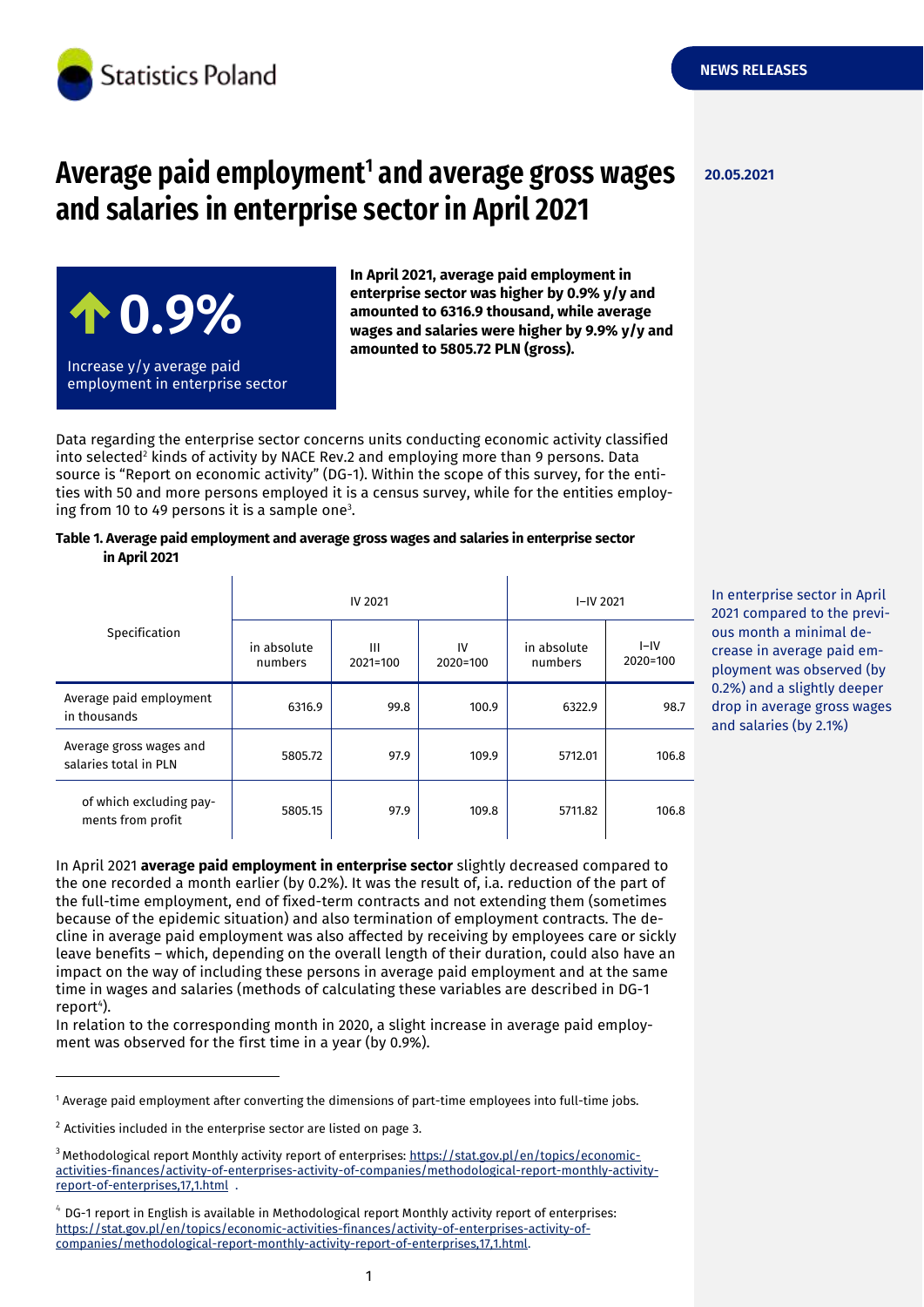

# **Chart 1. Average paid employment in enterprises sector**

Indices, corresponding month of previous year=100 (right scale)

Due to the epidemic situation and its impact on the labour market, from March to May 2020 there was a decrease in the average paid employment in enterprise sector month on month, while in the subsequent months of 2020 its increase began to be observed. In 2021, average employment changed slightly. In April 2021, compared to the previous month, there was a slight decrease by approx. 13 thousand full-time jobs, but more than in March this year when compared to February this year a decrease by approx. 5 thousand full-time jobs was observed.

Regarding **average gross wages and salaries in enterprise sector**, in April 2021, compared to the previous month a decrease by 2.1% was noted. It was caused among others by paying in the previous month quarterly, holiday, discretionary and incentive bonuses, annual awards, overtime wages (which beside the base remuneration are also included as components of wages and salaries), as well as fewer number of working days in April this year compared to the previous month.

Annually (April 2021 to April 2020), average gross wages and salaries increased by 9.9%, and the growth rate was faster than that observed in previous months  $y/y$ .

In the cumulative period of four months of 2021 average gross wages and salaries, compared to the same period of the previous year, increased in all NACE sections by between 1.5% in section "Arts, entertainment and recreation" and 11.0% in section "Agriculture, forestry and fishing", which resulted in total average monthly wages and salaries increase of 6.8%.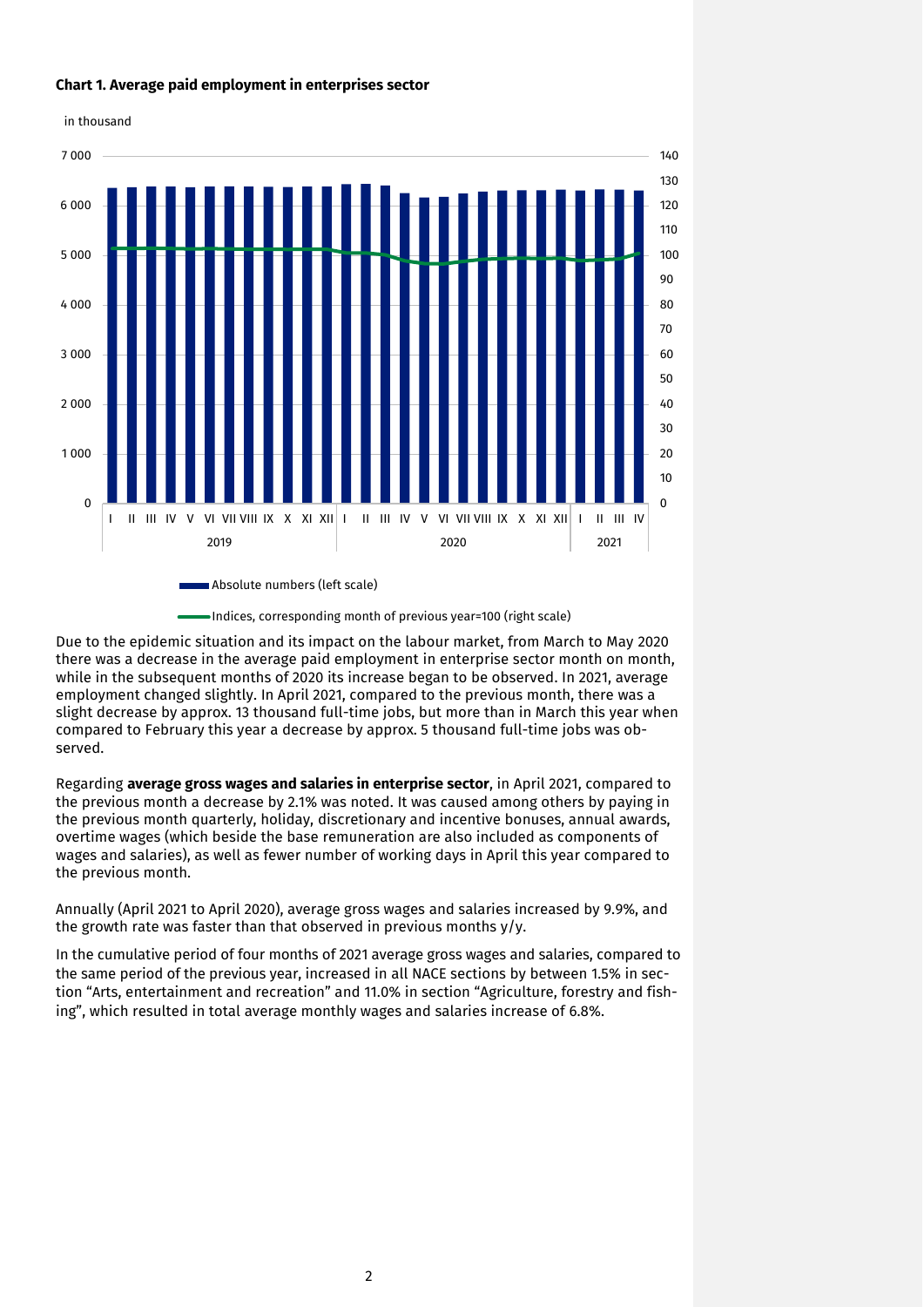#### **Chart 2. Average monthly gross wages and salaries in enterprise sector**



#### **Methodological notes**

-

**Enterprise sector concerns units employing more than 9 persons and conducting economic activity within the scope of the following areas**: forestry and logging; marine fishing; mining and quarrying; manufacturing; electricity, gas, steam and air conditioning supply; water supply; sewerage, waste management and remediation activities; construction; wholesale and retail trade; repair of motor vehicles and motorcycles; transportation and storage; accommodation and food service activities; information and communication; real estate activities; legal and accounting activities; activities of head offices; management consultancy activities; architectural and engineering activities; technical testing and analysis; advertising and market research; other professional, scientific and technical activities; administrative and support service activities; arts, entertainment and recreation; repair of computers and personal and household goods; other personal service activities.

Labour market data on survey report DG-1 do not include persons employed under a mandate contract and contract for specified work - the detailed scope of exclusions along with methods of calculating labour market variables can be found in the explanations of the DG-1 report<sup>5</sup>.

Due to the short period in which the units provide data as part of the survey on the DG-1 form, the presented results are preliminary. In the absence of complete records as at the date of preparation of the survey, it is allowed to include estimated data, and in the event of the need to correct data disclosed in previous periods, changes are included only in cumulative data.

In the case of quoting data from the Statistics Poland, please provide information: "Source of Statistics Poland data", and in the case of publishing calculations made using data published by the Statistics Poland, please provide information: "Own study based on Statistics Poland data".

 $5$  DG-1 report in English is available in Methodological report Monthly activity report of enterprises: [https://stat.gov.pl/en/topics/economic-activities-finances/activity-of-enterprises-activity-of](https://stat.gov.pl/en/topics/economic-activities-finances/activity-of-enterprises-activity-of-companies/methodological-report-monthly-activity-report-of-enterprises,17,1.html)[companies/methodological-report-monthly-activity-report-of-enterprises,17,1.html.](https://stat.gov.pl/en/topics/economic-activities-finances/activity-of-enterprises-activity-of-companies/methodological-report-monthly-activity-report-of-enterprises,17,1.html)